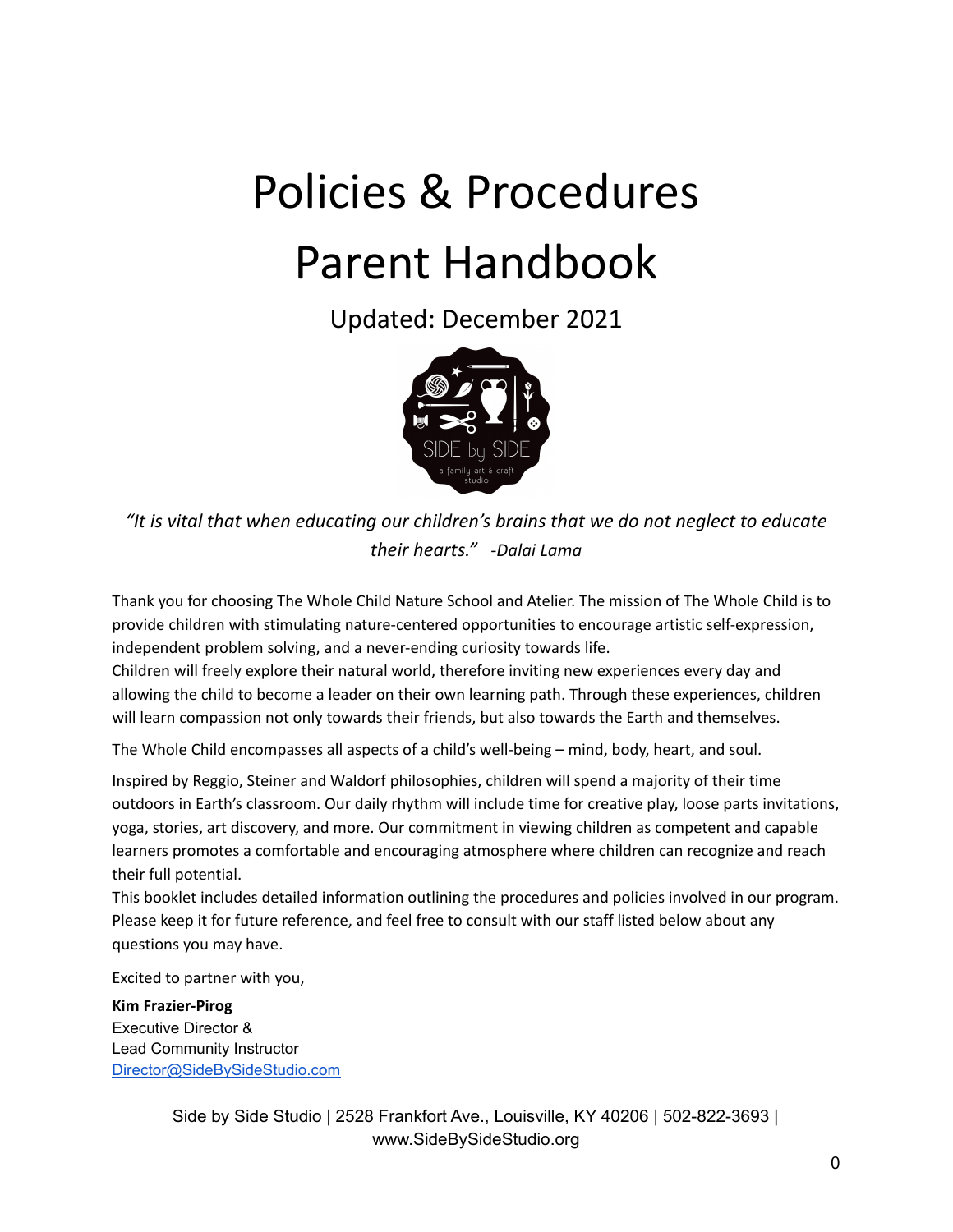# **HOURS OF OPERATION**

The Whole Child will meet from 9:00 AM until 12:00 PM on designated program days. Children may not be dropped off until 8:55AM. Please make every effort to arrive on time to pick up your child from the studio at 12:00PM. Parents will be charged \$1 a minute after 12:05PM. If a parent is consistently late, his/her child is subject to be removed from the program.

### **ENROLLMENT**

The Whole Child program is for children ages 3-5 (must be potty trained). Children must be 3-5 by September 1, 2022 for acceptance into the 2022-2023 enrollment year.

Enrollment is for the entire 2022-2023 program year.

A Child Enrollment packet must be filled out at the time of enrollment for each child.

Your child's spot is not reserved until you have completed the following:

- Child Enrollment Packet for each child
- Paid your 10% tuition deposit

Upon enrollment, you must complete the following within the first 2 weeks of the start of the program year, by August 29th, 2022:

- Read and sign Policies & Procedures Parent Handbook
- Submit a copy of child's immunization records (KY State Immunization Certificate) & a copy of insurance card

Enrollment options for the 2022-2023 year are for the following day(s)

- 3-day option: Monday, Wednesday, Friday
- 2-day option: Monday & Wednesday OR Wednesday & Friday OR Monday & Friday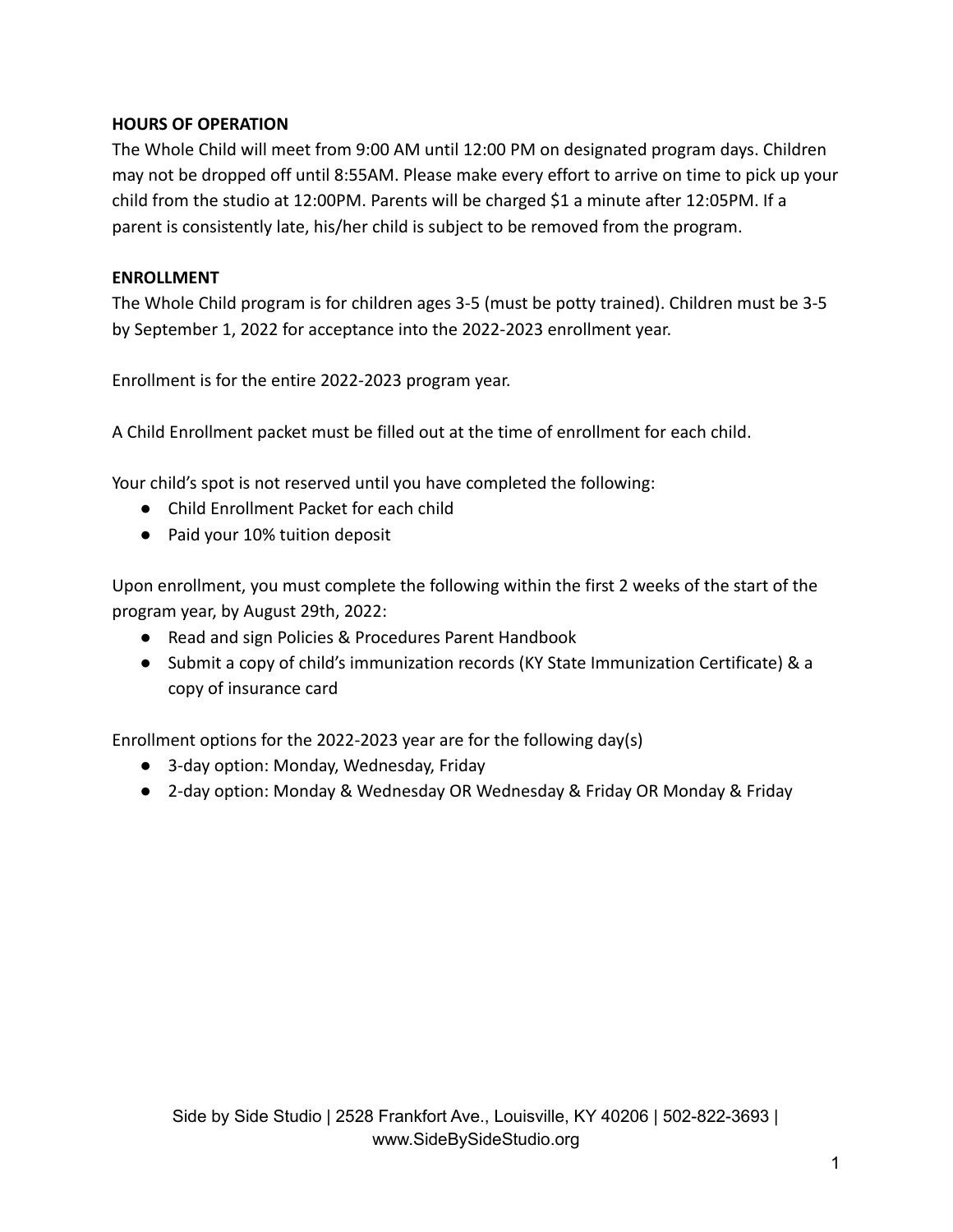#### **TUITION**

Tuition reserves a permanent spot for your child on the day(s) in which you enroll. If your child is unable to attend on their scheduled day, you may not "switch" days (i.e.—Wednesday for Friday, etc.), and you will be charged the full amount of tuition regardless of any absence.

Tuition is due by the 5th of each month, a \$10 per day late fee will be applied to each day that payment is late. No exceptions will be made. If a family becomes more than one month behind in their payments, the child/children will not be accepted to the program until payment has been made in full. Secure online payments may be made through your Brightwheel app by linking your bank account or credit card. Alternatively, checks should be made payable to Side by Side Studio. **Please note that a \$.90 ACH fee will be applied to bank account transactions and a 2.99% processing fee per card payment.**

| <b>Tuition</b>                                           |                      |                                                              |                                                                                                |  |  |  |  |  |
|----------------------------------------------------------|----------------------|--------------------------------------------------------------|------------------------------------------------------------------------------------------------|--|--|--|--|--|
| <b>ENROLLED</b><br><b>DAYS</b>                           | <b>TUITION TOTAL</b> | <b>DEPOSIT</b><br><b>AMOUNT 10%</b><br>(Due upon enrollment) | <b>9 MONTHLY</b><br><b>PAYMENTS</b><br>(Due by the 5th of each<br>month June 2022-Feb<br>2023) |  |  |  |  |  |
| 3-Day Option<br>(Monday, Wednesday,<br>Friday)           | \$3,340              | \$334                                                        | \$334                                                                                          |  |  |  |  |  |
| 2-Day Option (Mon,<br>Wed<br>or Wed, Fri or<br>Mon, Fri) | \$2,270              | \$227                                                        | \$227                                                                                          |  |  |  |  |  |

#### **2022-2023 Tuition Rates:**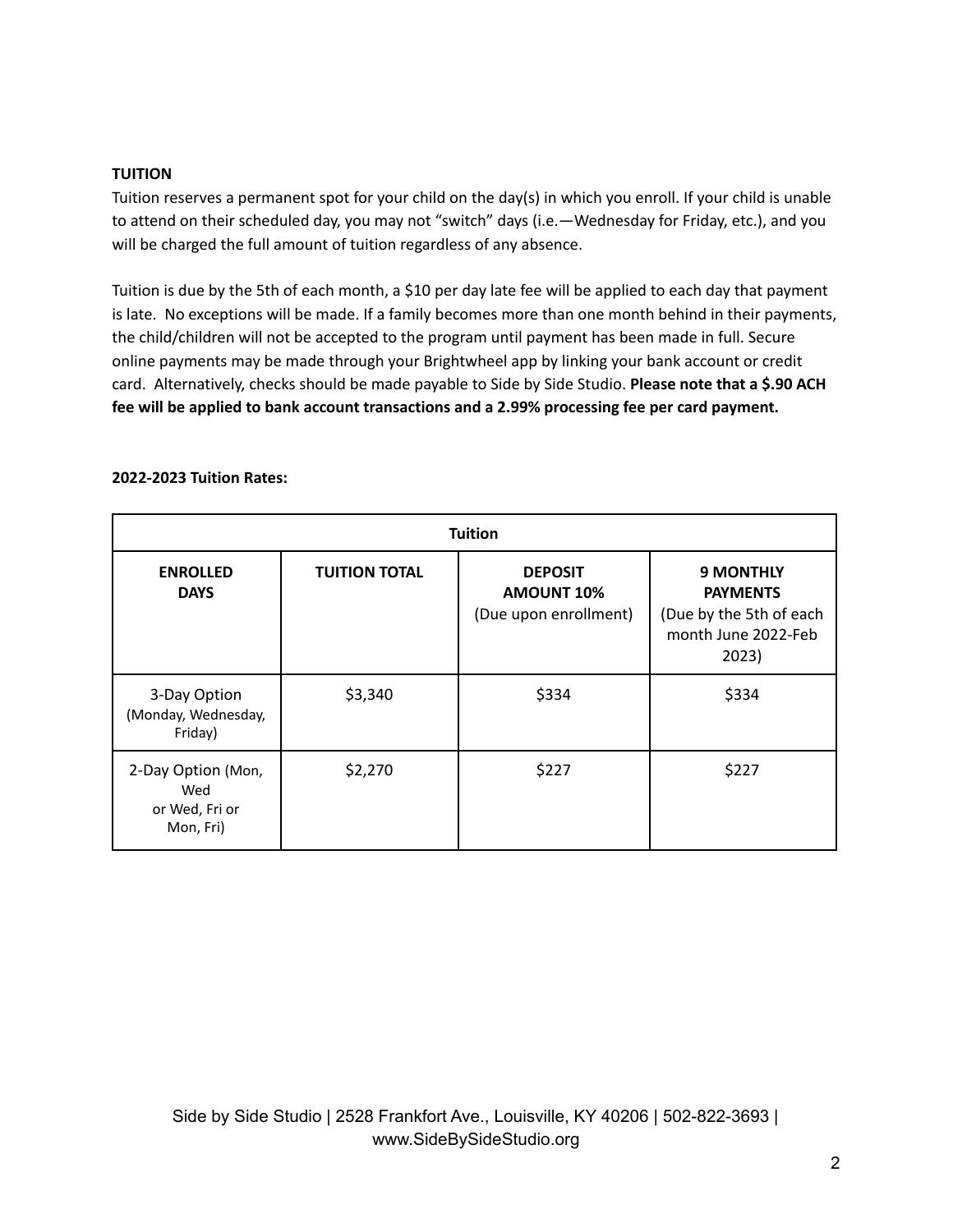#### **WITHDRAWAL OR SUSPENSION**

If Side by Side Staff is concerned that your child's/children's needs are not being met in our program, we will involve you in the process of identifying the issues and working toward resolution. However, if after reasonable and appropriate interventions have been tried, Side by Side staff determine that the program is not in the best interest of you, your child(ren), or the Studio, we may require that your child(ren) be suspended from the program. Suspension procedures will be implemented in the time frame that is deemed appropriate by Side by Side Studio. If Side by Side believes, in its sole discretion, that the actions of a parent or guardian are disruptive, inappropriate or inconsistent with the Studio's best interests, it may elect to end a child's enrollment. In the event of suspension, you will not be refunded the remainder of the month's enrollment that has been paid.

Side by Side is 501c3 nonprofit that provides school programming from funds provided by tuition. Because of the necessary commitments made by the school, registration and tuition fees are non refundable. Furthermore, since the schools budget is projected on an annual basis, and since teachers are given set pay, school registrations are for an entire school year. Exceptions can be made on a case by case basis.

### **SIGN IN/SIGN OUT PROCEDURE**

Each day your child(ren) attends The Whole Child, they must be signed-in. When children are picked up, they MUST be signed out.

Children will only be released to guardians or individuals who have been listed as approved persons for pickup in the student's file. Any person picking up your child may also be required to show proper I.D. (driver's license, etc.) Please notify staff UPON ARRIVAL if your child will be picked up by another individual so they can be added to the approved list. If someone attempts to pick up your child and is not on the list, we will require verbal confirmation from the parent before allowing your child to leave.

### **INJURY**

If your child is injured while in our care, proper medical attention will be given and the injury documented. Documentation shall include time of injury, description of event, and a detailed description of treatment/ attention given. A copy will be given to the parent or guardian and another copy will be kept on file.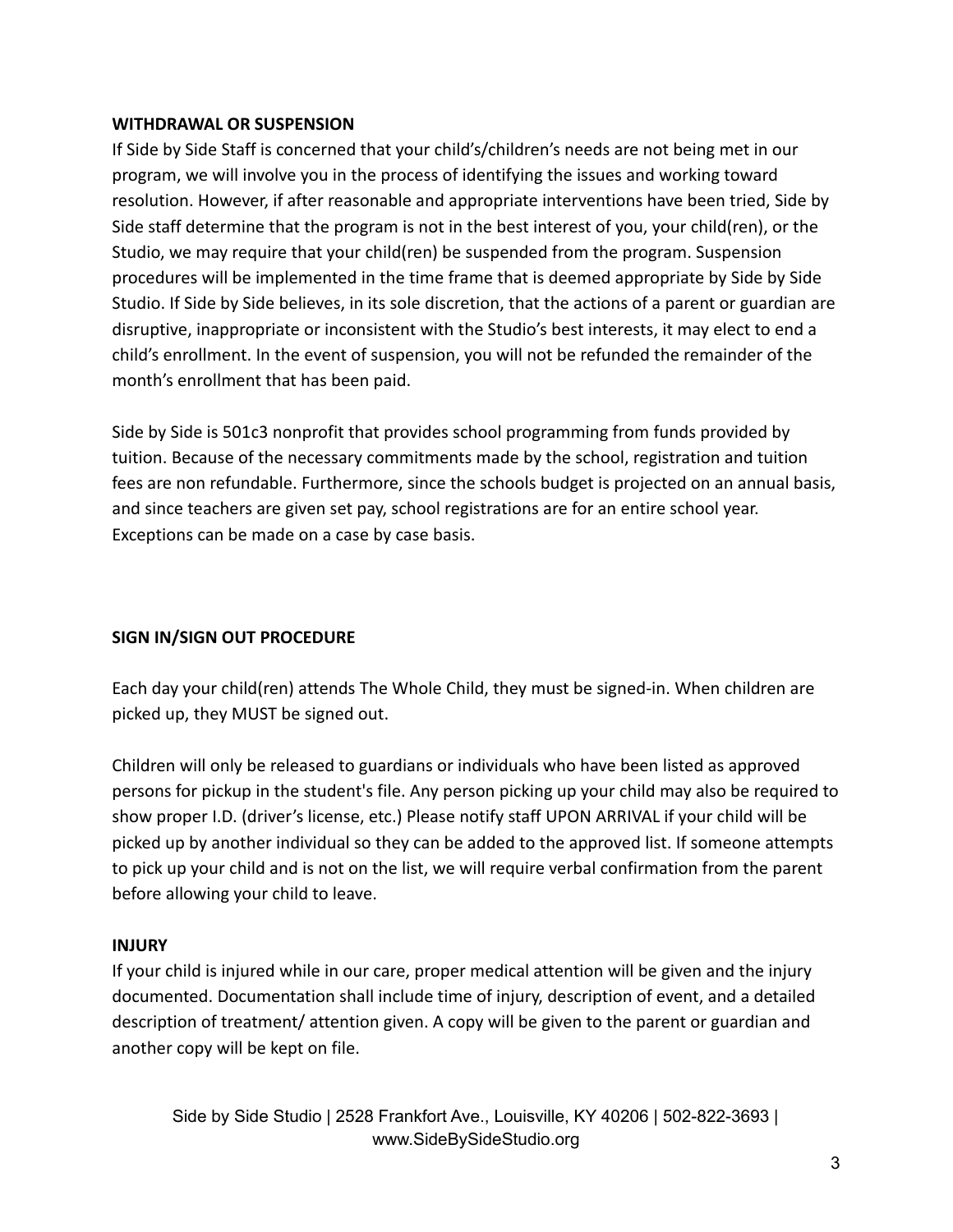In case of emergency, your child will receive attention first— parents will then be called for further instructions. It is your responsibility to keep all emergency telephone numbers current.

# **ILLNESSES**

A child who is ill may NOT be brought to programming. If your child is ill, they should remain at home until they have been on medication for 24 hours or are symptom-free for 24 hours.

DO NOT bring your child if they have the following symptoms:

1. Fever of 100 degrees or higher. Your child must be fever-free (without the use of medication) for 24 hours before returning to programming.

- 2. Vomiting or diarrhea (within 24 hours)
- 3. Contagious or unexplainable rash
- 4. Colored discharge from eyes
- 5. Unusual irritability or fatigue

Should your child develop any of these symptoms during program hours, you will be contacted and required to pick-up your child as soon as possible.

In regards to COVID-19, Side by Side follows CDC regulations.

### **INCLEMENT WEATHER POLICY**

In the event of inclement weather, closing information will be posted on our Facebook page and parents/guardians will be notified via text message. After two "snow days," we will add make up days to the calendar and notify parents of the modified schedule.

### **WEATHER CONDITIONS**

Please note as a part of our program mission, we will plan to be outside in a variety of weather conditions, so please dress for appropriate weather conditions each day. If you would like to bring a pair of rain boots, raincoat, or other alternative weather gear to leave at the studio you may do so.

Staff will be aware of weather conditions to make a decision about outside play and exploration. This may include but is not limited to extremely high heat index , lightning, extreme cold and air quality index level.

- If the heat index is above 90, the children will play outdoors for a maximum of 20 minutes.
- Children are not permitted to explore outdoors when it is thundering and/or lightning.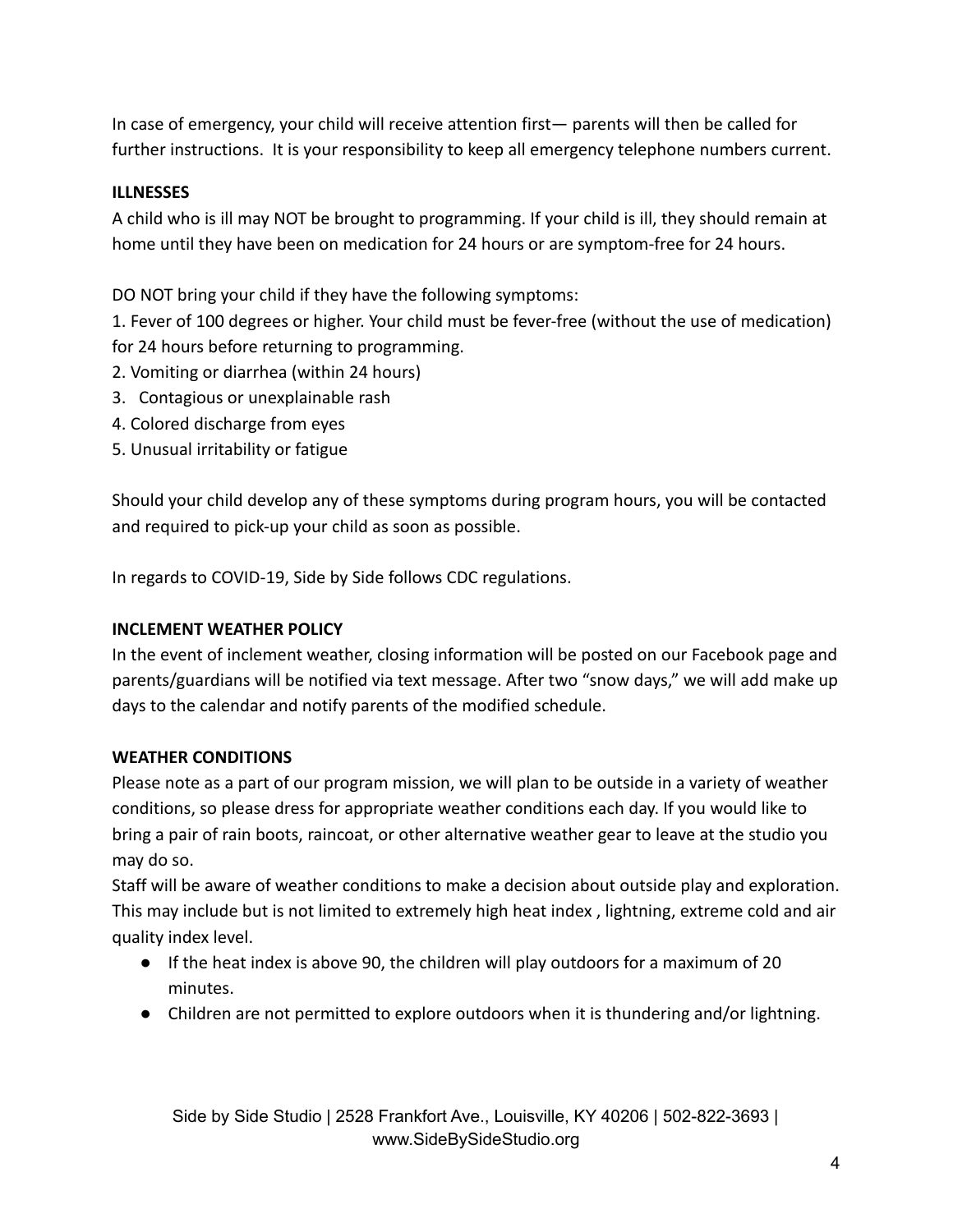# 2022-2023 Whole Child Schedule

#### AUGUST 2022

| Su             | M  | T                       | W                                         | $\mathbf R$     | F  | Sa |
|----------------|----|-------------------------|-------------------------------------------|-----------------|----|----|
|                |    |                         |                                           |                 |    |    |
|                | 1  | $\overline{\mathbf{2}}$ | 3                                         | 4               | 5  | 6  |
| $\overline{7}$ | 8  | 9                       | 10 <sup>1</sup>                           | 11 <sup>1</sup> | 12 | 13 |
| 14             |    |                         | $15$ 16 17 18                             |                 | 19 | 20 |
| 21             |    |                         | $22 \mid 23 \mid 24 \mid 25 \mid 26 \mid$ |                 |    | 27 |
| 28             | 29 | 30                      | 31                                        |                 |    |    |
|                |    |                         |                                           |                 |    |    |

#### NOVEMBER 2022

| SulM   T   W   R   F   Sa |                                    |   |                          |  |  |
|---------------------------|------------------------------------|---|--------------------------|--|--|
|                           |                                    |   |                          |  |  |
|                           |                                    | 1 | $2 \mid 3 \mid 4 \mid 5$ |  |  |
|                           | $6$ $7$ $8$ $9$ $10$ $11$ $12$     |   |                          |  |  |
|                           | $13$   14   15   16   17   18   19 |   |                          |  |  |
|                           | 20 21 22 23 24 25 26               |   |                          |  |  |
| $27$ 28 29 30             |                                    |   |                          |  |  |

#### FEBRUARY 2023

|          |       | Su  M   T   W   R   F   Sa |             |                                       |
|----------|-------|----------------------------|-------------|---------------------------------------|
|          |       |                            |             |                                       |
|          |       | 1                          | $2 \mid 3$  | $\begin{array}{c} \hline \end{array}$ |
| 5        | 6 7 8 |                            | 9   10   11 |                                       |
|          |       | 12 13 14 15 16 17 18       |             |                                       |
|          |       | 19 20 21 22 23 24 25       |             |                                       |
| 26 27 28 |       |                            |             |                                       |

#### **MAY 2023**

| Su             |   | M   T   W   R   F   Sa |           |   |   |
|----------------|---|------------------------|-----------|---|---|
|                |   |                        |           |   |   |
|                | 1 | $2 \mid 3$             | $\vert$ 4 | 5 | 6 |
| $\overline{7}$ | 8 | 9 10 11 12 13          |           |   |   |
|                |   | 14 15 16 17 18 19 20   |           |   |   |
|                |   | 21 22 23 24 25 26 27   |           |   |   |
| 28 29 30       |   | 31                     |           |   |   |

| <b>SEPTEMBER 2022</b> |    |                                  |                |    |                         |    |  |  |  |  |
|-----------------------|----|----------------------------------|----------------|----|-------------------------|----|--|--|--|--|
| Su                    | M  | W<br>$\mathbf R$<br>F<br>T<br>Sa |                |    |                         |    |  |  |  |  |
|                       |    |                                  |                | 1  | $\overline{\mathbf{2}}$ | 3  |  |  |  |  |
| 4                     | 5  | 6                                | $\overline{7}$ | 8  | 9                       | 10 |  |  |  |  |
| 11                    | 12 | 13                               | 14             | 15 | 16                      | 17 |  |  |  |  |
| 18                    | 19 | 20                               | 21<br>ı        | 22 | 23                      | 24 |  |  |  |  |
| 25                    | 26 | 27<br>ı                          | 28             | 29 | 30                      |    |  |  |  |  |
|                       |    |                                  |                |    |                         |    |  |  |  |  |
|                       |    |                                  |                |    |                         |    |  |  |  |  |

| <b>DECEMBER 2022</b> |                 |    |                |              |                         |    |  |
|----------------------|-----------------|----|----------------|--------------|-------------------------|----|--|
| Su                   | M               | T  | W              | R            | F                       | Sa |  |
|                      |                 |    |                | 1            | $\overline{\mathbf{2}}$ | 3  |  |
| 4                    | 5               | 6  | $\overline{7}$ | 8            | 9                       | 10 |  |
| 11                   | 12              | 13 | 14             | 15           | 16                      | 17 |  |
| 18                   | 19              | 20 | 21             | $22 \mid 23$ |                         | 24 |  |
| 25                   | 26 <sup>1</sup> |    | 27   28   29   |              | 30                      | 31 |  |
|                      |                 |    |                |              |                         |    |  |

|    | <b>MARCH 2023</b>           |    |                |                 |                         |    |    |  |
|----|-----------------------------|----|----------------|-----------------|-------------------------|----|----|--|
|    | R<br>W<br>F<br>т<br>Su<br>M |    |                |                 |                         |    |    |  |
|    |                             |    |                | 1               | $\overline{\mathbf{2}}$ | 3  | 4  |  |
| 5  |                             | 6  | $\overline{7}$ | 8               | 9                       | 10 | 11 |  |
| 12 |                             | 13 | 14             | 15 <sup>1</sup> | 16                      | 17 | 18 |  |
| 19 |                             | 20 | 21             | 22              | 23                      | 24 | 25 |  |
| 26 |                             | 27 | 28             | 29              | 30                      | 31 |    |  |
|    |                             |    |                |                 |                         |    |    |  |

| <b>OCTOBER 2022</b>     |    |    |    |             |                |    |  |  |
|-------------------------|----|----|----|-------------|----------------|----|--|--|
| Su                      | M  | T  | W  | $\mathbf R$ | F              | Sa |  |  |
|                         |    |    |    |             |                | 1  |  |  |
| $\overline{\mathbf{2}}$ | 3  | 4  | 5  | 6           | $\overline{7}$ | 8  |  |  |
| 9                       | 10 | 11 | 12 | 13          | 14             | 15 |  |  |
| 16                      | 17 | 18 | 19 | 20          | 21             | 22 |  |  |
| 23                      | 24 | 25 | 26 | 27          | 28             | 29 |  |  |
| 30                      | 31 |    |    |             |                |    |  |  |
|                         |    |    |    |             |                |    |  |  |

#### JANUARY 2023  $SUM$   $T$   $W$   $R$  $F$  $sa$  $\mathbf{1}$  $2$  $\overline{\mathbf{3}}$ 5  $\bf 6$  $\overline{7}$  $\overline{4}$  $\bf{8}$  $9$  $10$  11  $12$  13 14  $15$  $16$  $\overline{17}$  $18$  $19$ 20 21  $\overline{22}$ 23 24 25 26 27 28  $29 \mid 30 \mid 31$

|                         | <b>APRIL 2023</b>                 |    |                |    |                |    |  |  |
|-------------------------|-----------------------------------|----|----------------|----|----------------|----|--|--|
| Su                      | F<br>T<br>l W<br>$\mathbf R$<br>M |    |                |    |                |    |  |  |
|                         |                                   |    |                |    |                | 1  |  |  |
| $\overline{\mathbf{2}}$ | $\overline{\mathbf{3}}$           | 4  | 5 <sup>5</sup> | 6  | $\overline{7}$ | 8  |  |  |
| 9                       | 10                                |    | $11$   12      | 13 | 14             | 15 |  |  |
| 16                      | 17                                | 18 | 19             | 20 | 21             | 22 |  |  |
| 23                      | 24                                | 25 | 26             | 27 | 28             | 29 |  |  |
| 30                      |                                   |    |                |    |                |    |  |  |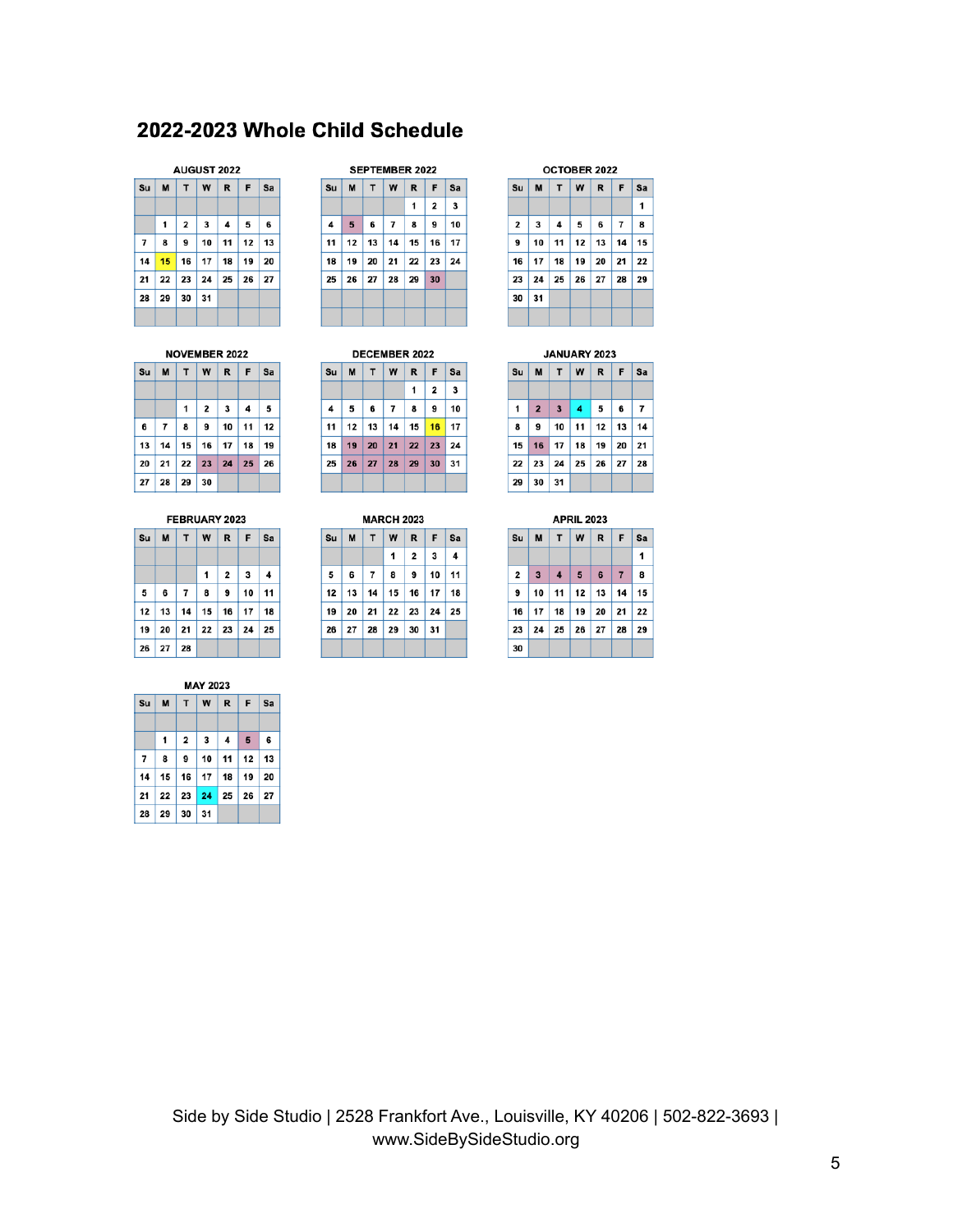



The Whole Child Nature School & Atelier Policies & Procedures Parent Handbook

Policy Agreement

**I/We have read, understood and agreed with the policies and procedures set forth in the Enrollment Packet and in the Policies and Procedures Parent Handbook. I/We agree to pay all fees with the knowledge that if my/our account becomes delinquent, my/our child(ren) will not be permitted to attend until payment is made in full.**

**(Please return this form only with your Child Enrollment Packet (if not already submitted) and copy of KY state immunization certificate and insurance card by August 29th, 2022).**

Print Name: \_\_\_\_\_\_\_\_\_\_\_\_\_\_\_\_\_\_\_\_\_\_\_\_\_\_\_\_\_\_\_\_\_\_\_\_\_\_\_\_\_\_\_\_\_\_\_\_\_\_\_\_\_\_\_\_\_\_\_\_\_\_\_\_\_\_

Parent/Guardian Signature: \_\_\_\_\_\_\_\_\_\_\_\_\_\_\_\_\_\_\_\_\_\_\_\_\_\_\_\_\_\_\_\_\_\_\_\_\_\_\_\_\_\_\_\_\_\_\_\_\_\_\_\_\_\_

Date:  $/$  /

Parent/Guardian Signature: \_\_\_\_\_\_\_\_\_\_\_\_\_\_\_\_\_\_\_\_\_\_\_\_\_\_\_\_\_\_\_\_\_\_\_\_\_\_\_\_\_\_\_\_\_\_\_\_\_\_\_\_\_\_

Date: \_\_\_\_\_/\_\_\_\_\_\_/\_\_\_\_\_\_

WHOLE CHILD PHOTO RELEASE